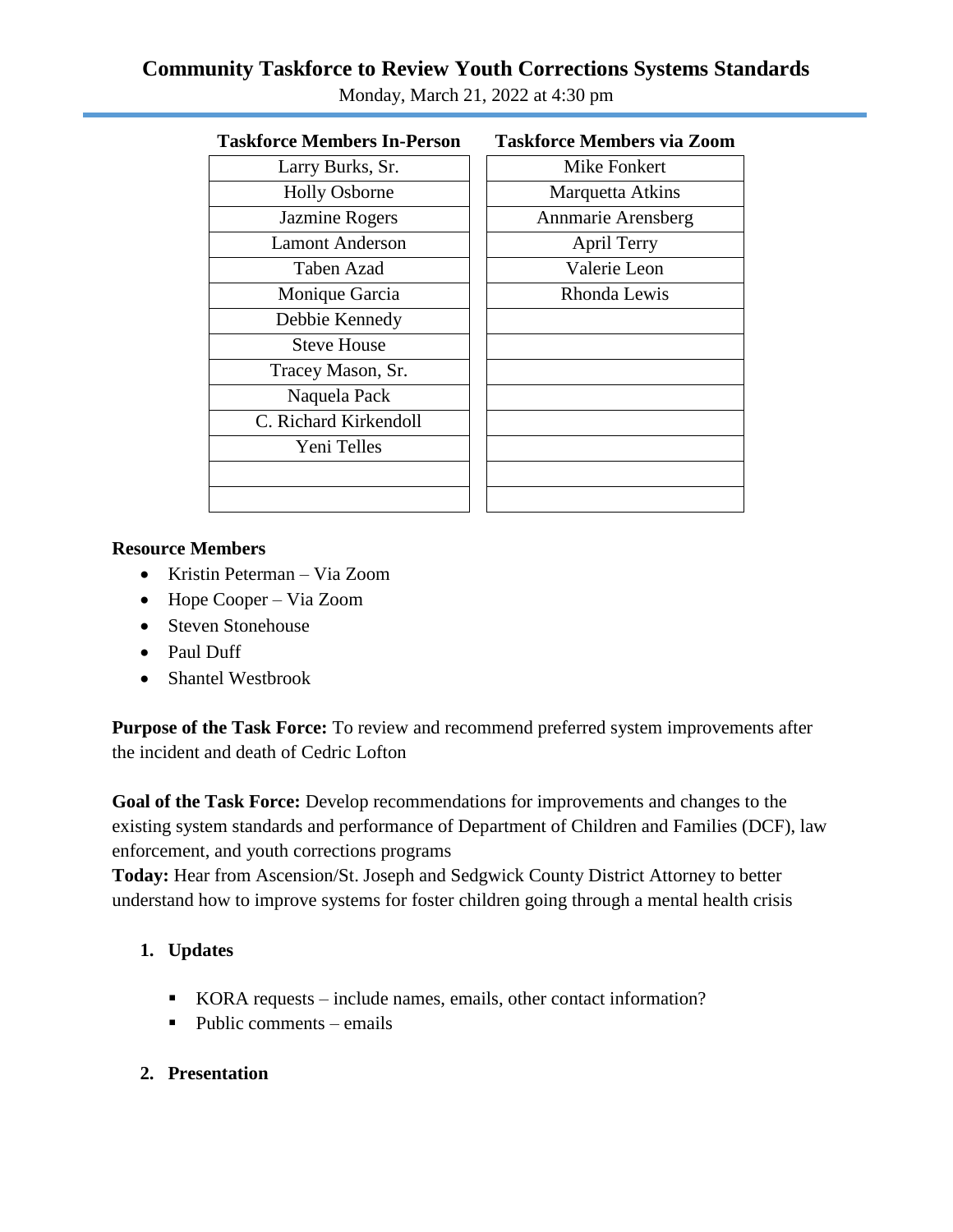- Robyn Chadwick, Ascension Via Christi St. Joseph hospital president and executive leader for its Behavioral Health Services
- Have 101 private rooms in behavioral health unit which encompasses the sixth and the seventh floors.
- Have services for adolescents ages 12 to 17.
- Adults 18 and older 50 beds for adults and 25 beds for senior behavioral which generally is persons living with neurocognitive disorders dementia things like that.
- <sup>12</sup> bed medical psych unit, so if we have a patient who has a psychiatric issue but also happens to be dependent on dialysis or is diabetic and needs IV insulin we can take care of patients in that medical psychiatric unit
- Garcia asked for an update from the En Banc meeting presentation by the Mental Health and Substance Abuse Coalition (MHSAC)
- Chadwick states MHSAC started about five years ago, and consists of Sedgwick County Sheriff's Department, Wichita Police Department, Sedgwick County District Attorney's Office, COMCARE Community Crisis Center, Ascension Via Christi, HumanKind, United Methodist Open Door ministries, Substance Abuse Center of Kansas, USD 259 and other organizations came together to work collaboratively to develop a strategic plan trying to tackle mental health and substance abuse issues in the community
- The Coalition recently hired an Executive Director and has a 5-year strategic plan, and an executive board that meets monthly
- Osborne recommends the taskforce member view the presentation from MHSAC at the Wichita/Sedgwick County En Banc meeting
- There is a Mental Health and Substance Abuse Coalition website and a 55 page report presented with recommendations to the City Council and County Commissioners
- St. Josephs is required by federal law called EMTALA Emergency Management Transfer and Active Labor Act that any person who presents to emergency room will be seen by a physician. Will have medical screening evaluation and if they meet inpatient criteria, they will be admitted into our facility.
- With mental health population sometimes the wait time can be up to 24 hours for a bed and that is a challenge, even with 101 beds.
- St Joseph's works closely with KVC to take kids who are 11 years and younger St. Joseph's cannot admit them, but even works with KVS to admit the 12 to 17 year olds if wait time is excessive.
- Workforce is the biggest issue
- Pack asks are there any reasons or policy, you have that you would not admit someone? Chadwick responds: No
- Rogers asks on average what is the frequency of patients brought in by EMS and WPD daily? Chadwick responds: Approximately 15 - 20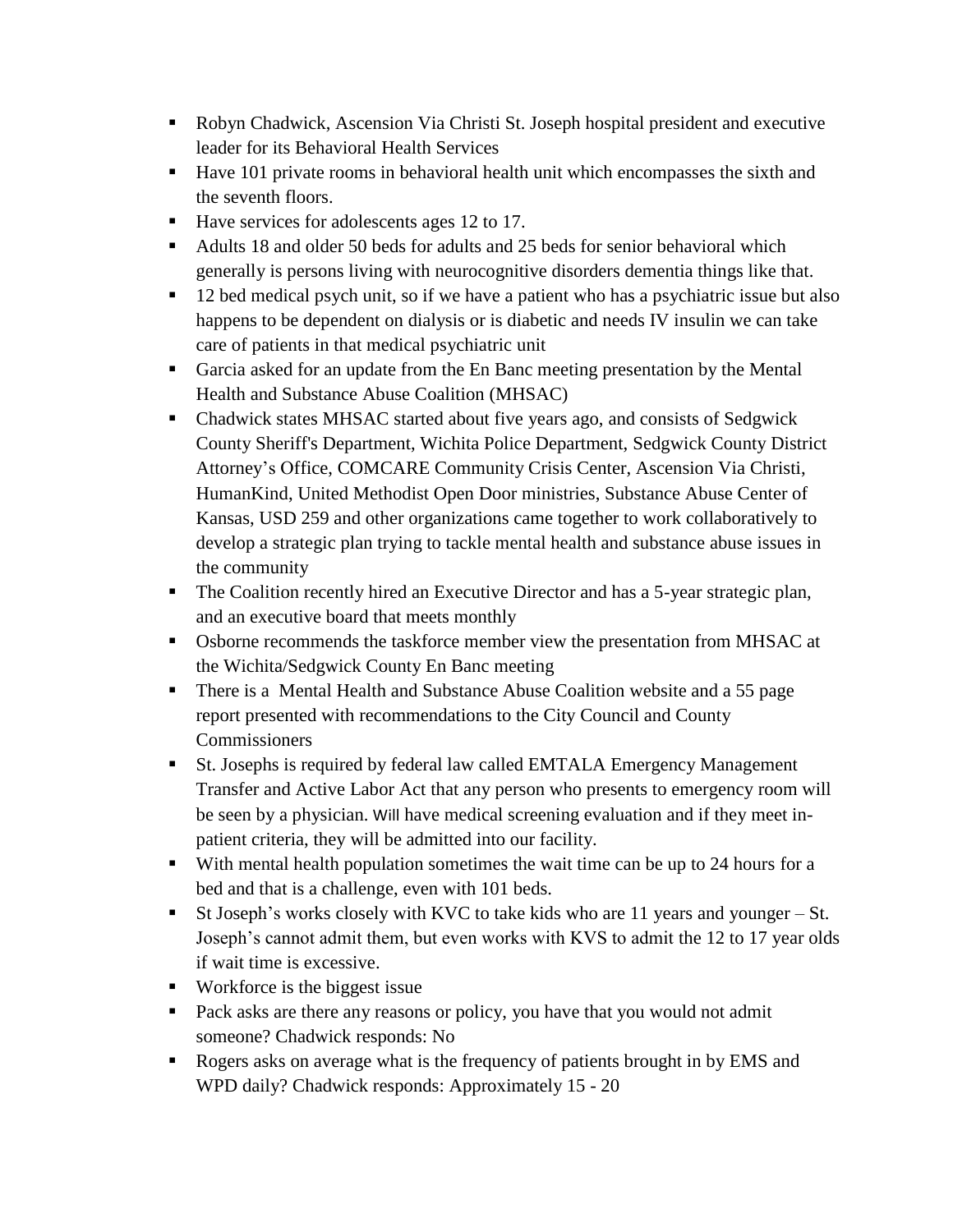- Telles asks if there are any MOUs between law enforcement and St Joes? Chadwick responds: Not that I am aware of
- Chadwick states anyone that presents to emergency room regardless of how they arrive. The law says if they're basically within 250 feet of our emergency room door, we are required by law to see them.
- Chadwick states St. Joes meets regularly with Chief of Police, Captains of precincts meeting held at St Joe every other month
- Chadwick speaks to the hospital's obligation to find a safe discharge plan
- $\blacksquare$  Chadwick describes the admissions process patient sees registration clerk, if there is an adolescent find out who is the responsible adult with them, find out what the chief complaint is, taken into triage they are seen by an advanced practice provider to find out what is the presenting problem, from triage if it is not something that can be easily resolved in triage, e.g. sore throat or if it is mental health issue, then they are assigned to a room and seen by a physician or LSCSW licensed clinical social workers,
- Chadwick states because of workforce issues they do not have a LSCSW 24/7.
- States person always admitted if the person presents with suicidal ideation or homicidal ideation or has already attempted to hurt themselves in some way
- **EXECUTE:** Leon asks what is the protocol around treating that individual or providing some type of service or a mental health service for that person who is not suicidal or homicidal?
- Chadwick explains severe depression meets criteria, someone who is psychotic, or delusional, someone who is having auditory or visual hallucinations might not be homicidal or suicidal would be admitted.
- Consider if it is a safety concern to discharge them without a plan for adequate follow up, then might admit and keep them
- Chadwick states they ask the question Do we have a safe plan for this person in front of us to discharge from the hospital whether that is from the emergency room or from an Inpatient bed.
- Chadwick discusses the consent to treat form and ways authorization can be given

Marc Bennett, Sedgwick County District Attorney

- Bennett states regarding stand your ground;
	- In 2010 the KS state legislature passed the Stand Your Ground law, which is a series of statutes
	- What the Supreme Court calls the linchpin of that series of laws is what we call selfdefense immunity, which is a state statute
	- If you're acting in self-defense, you're immune from prosecution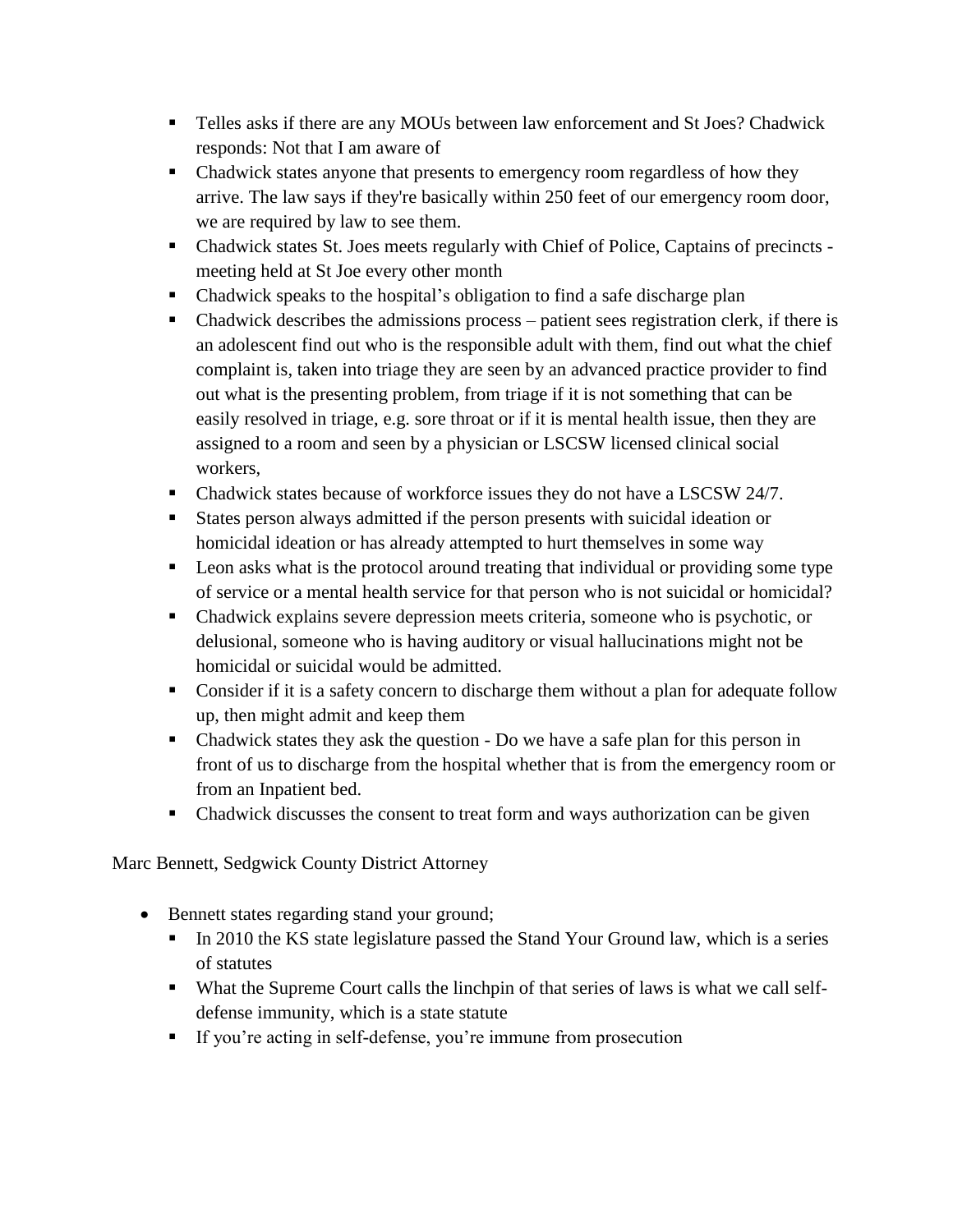- 21.52.31: If a person is using force, they are immune from being arrested, prosecuted, or civilly tried for the use of such force unless the person they're doing it against is a law enforcement officer
- Self-defense had been on the books before and stand your ground was a nationwide effort among many states to pass this type of legislation
- There was not a lot of guidance when the law came out
- Over time, cases have determined that stand your ground is appropriately raised before trail/preliminary hearing
	- Sedgwick County uses a preliminary hearing rather than grand juries.
	- **Persons charged on a formal complaint information with an affidavit from** the officer
	- The defendant, the person who is accused, appears at preliminary hearing where a judge gets to hear the evidence and accused represented by counsel, and cross examination occurs
- Courts still wrestling with question of whose burden of proof is it on stand your ground immunity.
	- Is it the state or the defense's burden to show they were acting in selfdefense?
	- **Unsettled by legislature**
	- Effort to use additional cases decided by courts for additional guidance
- Stand your ground is what the Supreme Court has come to call all these laws, but it really means self-defense immunity: if you are acting in self-defense, you are immune from prosecution, cannot be prosecuted
- Bennett discusses cases pertaining to stand your ground
	- Those are the types of cases we're dealing with when it comes to guidance from our court of appeals
	- You can't be arrested, you can't be prosecuted
	- A prosecutor must rebut, overcome a claim of statutory immunity before a case can go to trial
	- Appeal and Supreme courts telling us, very clearly, this is a right which our state legislature has deemed important enough to statutorialize
	- We are not supposed to charge people who are acting in self-defense, which puts us in a very difficult position at times
	- DA Bennett discusses some potential recommendations to amend the statute and challenging questions
- Mason asks when it was established that the four workers were no longer in fear of their life and if there is anything about four people in the statutes.
	- Bennett replies when the handcuffs are placed on at 5:08 and that according to the statutes, if someone acts in self-defense you're immune from prosecution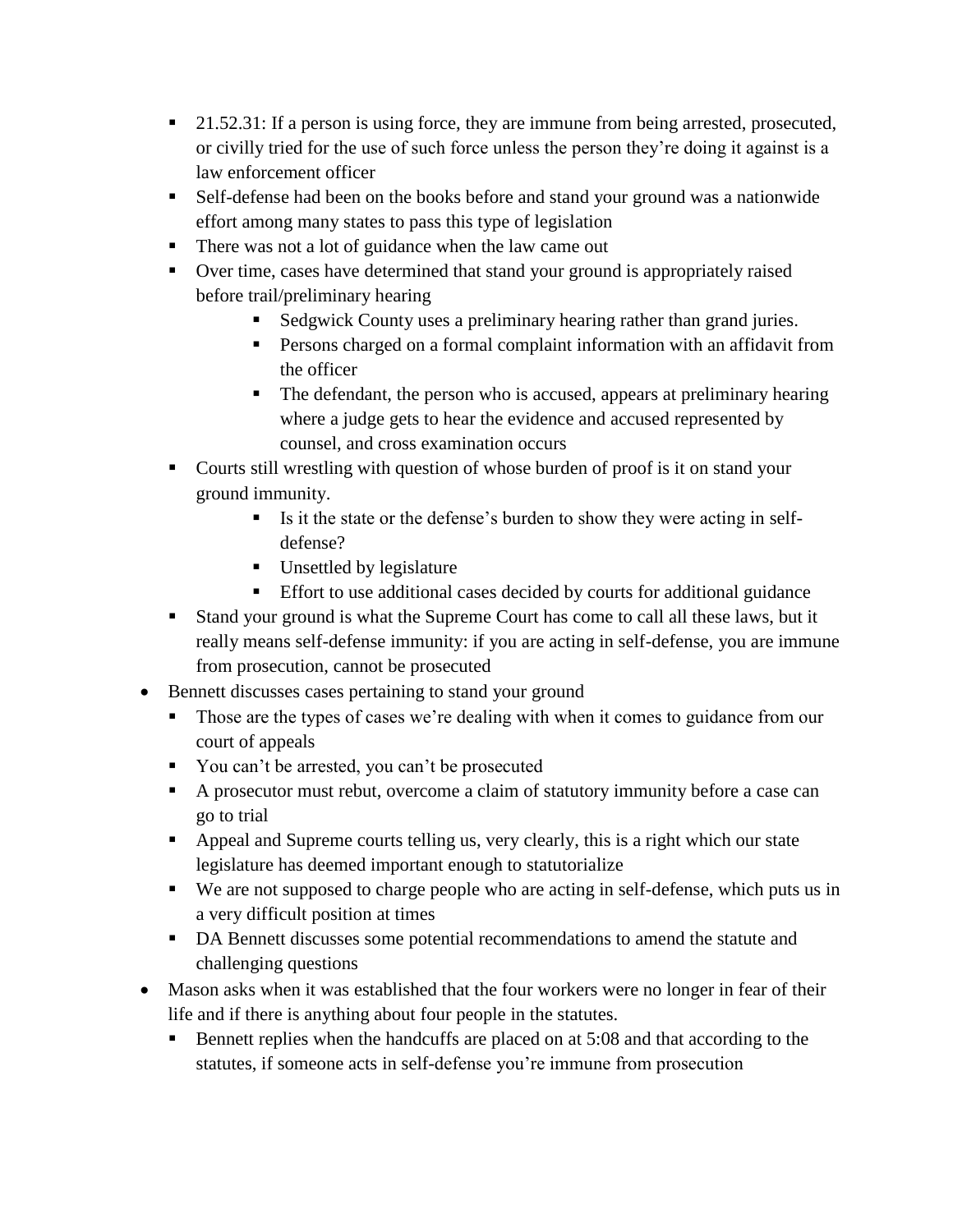- Bennett states, his role is to determine if he can prove someone committed a crime and that he has to be able to overcome stand your ground immunity with evidence
- Bennett suggests that if recommending changes to stand your ground statutes not to go too narrow or specific
- Bennett said he was asked to provide recommendations and among those, said it raises the question, does it make any sense to hand off one kid that it took six adult cops to handle out of the scene and bring him in and hand him off to one intake person?
- Rogers asks, does stand your ground specifically name juvenile corrections officers
	- Bennett replies, no one is specifically named in the statue, but law enforcement are named as someone you can't do it against
- Rogers asks, why did you decide not to bring forth homicide charges for either intentional knowing or reckless?
	- Bennett replies, I'd have to prove that they set out to intentionally kill him and that they collectively formed the same intent amongst the four or five of them, and there is no evidence of that
- Bennett states, every set of cases is decided on its own facts
- Bennett states, the point of stand your ground immunity says you shouldn't be charged in the first place to ever see that jury
- Regarding making changes, Bennett asks how do we handle, how do we treat, how do we address mental health crises in this community
	- Should the police have known they could have taken this young man to a mental health facility?
	- Why were the officers not all on the same page?
	- What do you do when you have a young person that says they are not going to kill themselves but you can tell they're still in a mental health crisis
		- o What do we do with them
		- o Do all officers know that?
		- o Bennett states, yes, it can always be better understood
- Pack asks a question about other options present that can be used at the time and case law regarding positional asphyxiation
	- Bennett states, fundamentally, criminal cases get decided on the criminal act and the mental state
	- Bennett makes a distinction between negligence (knowing better) and pre-meditation
		- o If you know something and disregard it and it is still not your intent to kill, there is no negligent homicide charge in the state of KS
		- o Kansas as a state made the decision we don't charge people criminally for negligence - that is where civil courts come in and you can sue people for monetary damages
		- o We don't hold people accountable criminally for negligent acts
	- Bennett states, we need more options, help, training, and staff